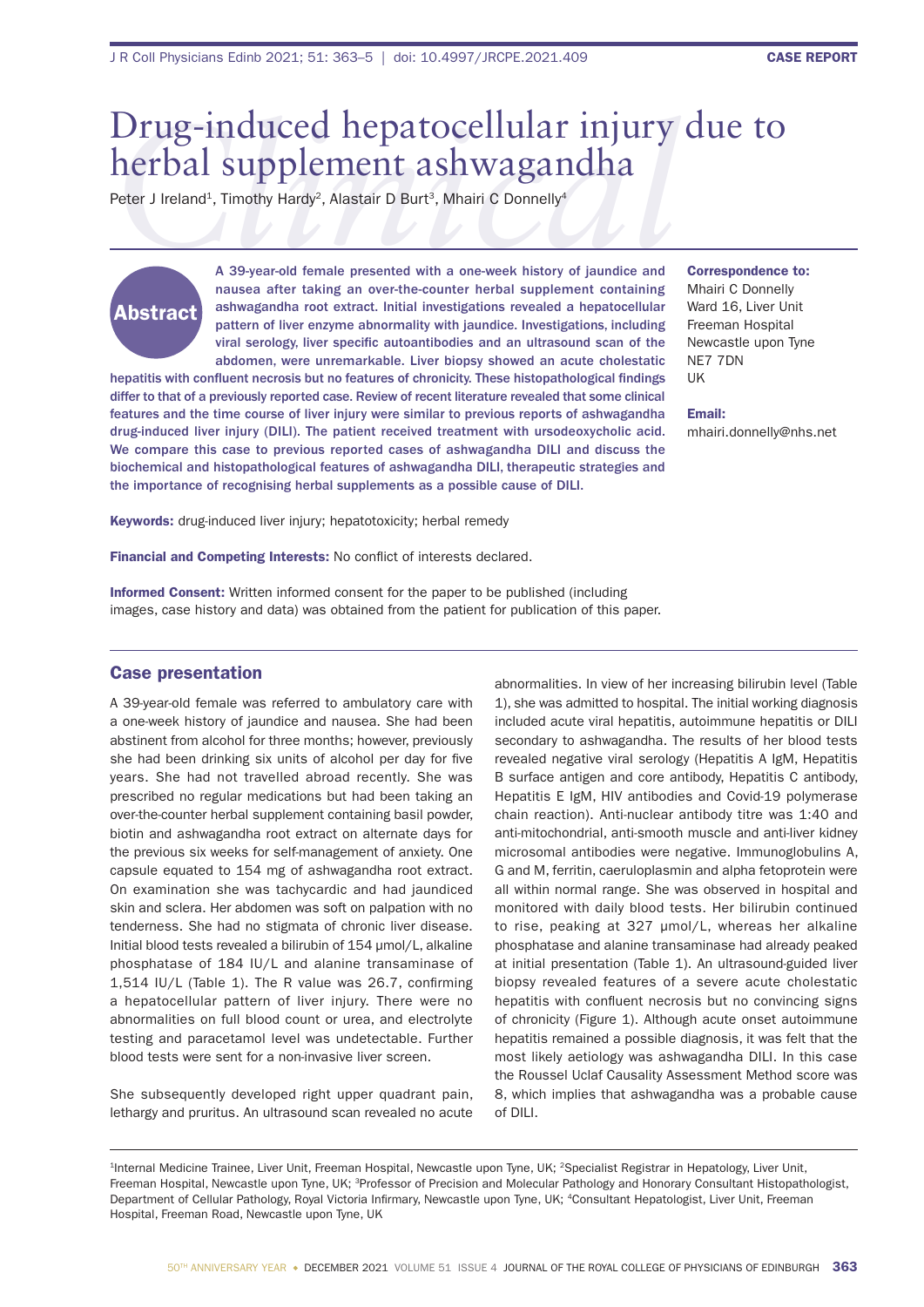| Table 1 Pertinent blood results from admission and follow-up. |
|---------------------------------------------------------------|
|---------------------------------------------------------------|

| <b>Blood test</b>        | Date of blood test (day/month) |       |       |       |       |       |       |      |      |      |
|--------------------------|--------------------------------|-------|-------|-------|-------|-------|-------|------|------|------|
|                          | 16/7                           | 14/8  | 17/8  | 18/8  | 19/8  | 20/8  | 21/8  | 24/8 | 28/8 | 03/9 |
| Albumin                  | 49                             | 44    | 42    | 42    | 43    | 42    | 44    | 47   | 42   | 44   |
| <b>Bilirubin</b>         | 8                              | 154   | 220   | 252   | 279   | 293   | 327   | 292  | 182  | 115  |
| Alkaline phosphatase     | 69                             | 184   | 167   | 162   | 152   | 140   | 144   | 142  | 112  | 125  |
| Alanine aminotransferase | 14                             | 1.514 | 1.494 | 1.503 | 1.443 | 1.316 | 1.301 | 995  | 520  | 495  |
| Prothrombin time         | n/a                            | 14    | 13    | n/a   | 14    | 13    | 14    | 12   | 12   | 12   |

n/a = not available. Ursodeoxycholic acid was introduced on 22/8

Different management options (observation, trial of steroids and trial of ursodeoxycholic acid [UDCA]) were discussed with the patient. She was advised to avoid ashwagandhacontaining supplements in the future. A shared decision was made to start UDCA based on her weight (750 mg once daily). She was discharged from hospital with a plan to closely monitor her blood test results over the following weeks. Further clinical review and blood tests on an outpatient basis in the first two weeks after discharge revealed an ongoing but gradually reducing hyperbilirubinaemia and falling alanine transaminase (Table 1). Two weeks following discharge, she reported resolution of her previously reported symptoms.

#### **Discussion**

The Drug-Induced Liver Injury Network have reported a significant increase in the proportion of DILI cases attributable to herbal and dietary supplements.<sup>1</sup> Ashwagandha (also known as Indian ginseng) is a herb extracted from the leaves or roots of *Withania somnifera*, a plant commonly found in India and Southeast Asia. It is often used in herbal supplements, and the active components, withanolides, are alleged to have neuroprotective, anti-inflammatory and anxiolytic properties. The concentration of withanolides present in the extract can vary, with extract from the leaves usually having higher concentrations than the root. Previous clinical trials have revealed no serious adverse effects, hepatotoxicity or elevation of serum enzymes related to ashwagandha.2 More recently, however, there have been several case reports that implicate ashwagandha in the aetiology of DILI, thus prompting LiverTox to place the herb in

**Figure 1** An acute cholestatic hepatitis, showing lobular disarray with a lymphocytic infiltrate and multiple foci of spotty necrosis. Bile pigment is seen in Kupffer cells and there is canalicular bilirubinostasis (arrow).



category C (probable cause of clinically apparent liver injury) for likelihood of DILI.<sup>3</sup> Ashwagandha is often combined with other vitamins and herbs when used as a herbal supplement which can make it difficult to ascertain whether ashwagandha is responsible for possible DILI. In our case, ashwagandha was extracted from the plant root and combined with biotin and basil powder. Neither of these additional ingredients are known to have adverse effects nor are they linked to hepatotoxicity.

A recent case series describing five cases of DILI secondary to ashwagandha attempted to ascertain a clinical phenotype for this condition.4 Comparison of our patient's clinical journey with those described in this case series revealed some similarities. The range of patients' ages was 21–62 years old, with a mean age of 43 years old. All five patients in the case series developed jaundice between 2–12 weeks after starting ashwagandha supplementation, with some patients also reporting nausea, lethargy and pruritus. Liver injury was either cholestatic or mixed in nature and a prominent feature in each case was a prolonged period of hyperbilirubinaemia (5–20 weeks).

There were some notable differences identified between our patient and the cases previously described. Our case showed a hepatocellular pattern of liver injury in contrast to the mixed and cholestatic patterns described in the case series. Liver biopsy revealed features of a severe acute cholestatic hepatitis. There was significant confluent necrosis in zones 1 and 3 of the biopsy sample. The portal tracts were expanded and heavily inflamed, with a lymphohistiocytic infiltrate, and there was some interface hepatitis (Figure 1). In comparison, the only biopsy performed in the case series showed a purer cholestatic picture with prominent canalicular cholestasis and only mild mononuclear cell inflammatory infiltrate.<sup>4</sup> The histopathological changes seen on biopsy reflect the hepatocellular pattern of injury identified in our case. The pattern of cholestatic hepatitis suggests that there is most likely an immune-mediated or idiosyncratic process rather than a direct hepatotoxic insult. It is not unusual for individual drugs to show heterogeneity in phenotype across cases of DILI. For example, co-amoxiclav can cause cholestatic, mixed and hepatocellular injury.<sup>5</sup> It is possible that ashwagandha DILI similarly expresses heterogeneity in its phenotype.

Furthermore, our case is the first in the reported literature to have had hepatitis E excluded as a possible underlying